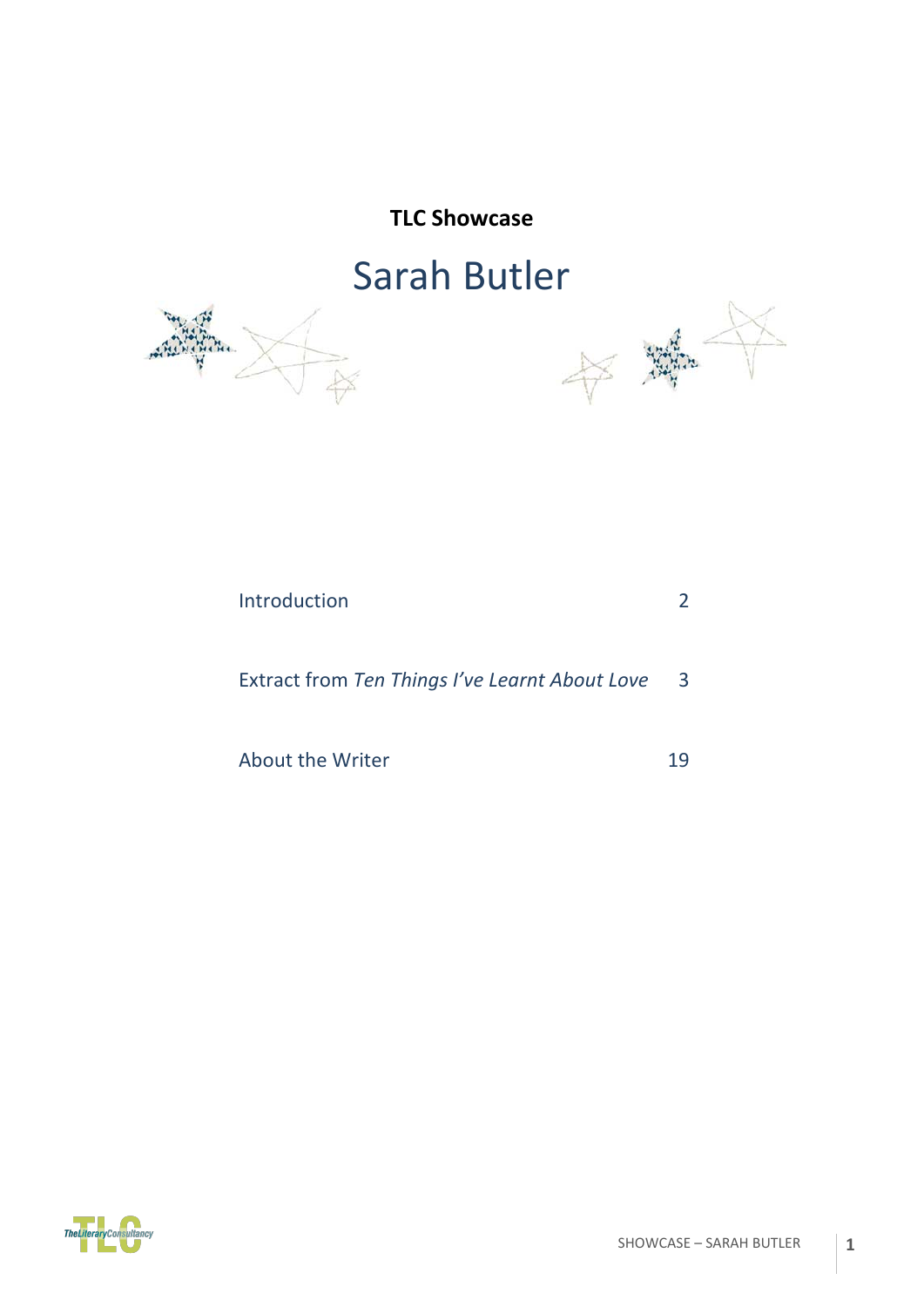## Introduction

I was lucky enough to be offered a 'free read' from TLC via Spread the Word. I had just done a significant restructure of my novel (which I had been working on for the previous 4 years) and the TLC read was a brilliant opportunity to get detailed and useful feedback before sending it back to a contact I had at Picador. Because I was in a position to approach Picador directly, rather than through an agent, I knew I had to get my final draft spot on before sending it to them. Evie Wyld's report was comprehensive and thought provoking. It was so useful to have a fresh pair of eyes on the novel and the process of thinking through Evie's advice and deciding what I wanted to change, and what I didn't, was a hugely valuable one that strengthened my understanding of the novel and what I wanted it to be.

## Introduction to the extract:

Ten Things I've Learnt About Love tells the story of Alice and Daniel

Alice has just returned to London from months of travelling abroad. She is late to hear the news that her father is dying, and arrives at the family home only just in time to say goodbye.

Daniel hasn't had a roof over his head for years, but to him the city of London feels like home in a way that no bricks and mortar ever did. He spends every day searching for his daughter; the daughter he has never met. Until now . . .



Heart-wrenching and life-affirming, *Ten Things I've Learnt About Love* is a unique story of love lost and found, of rootlessness and homecoming and the power of the ties that bind.

Here are the first three chapters of the novel.

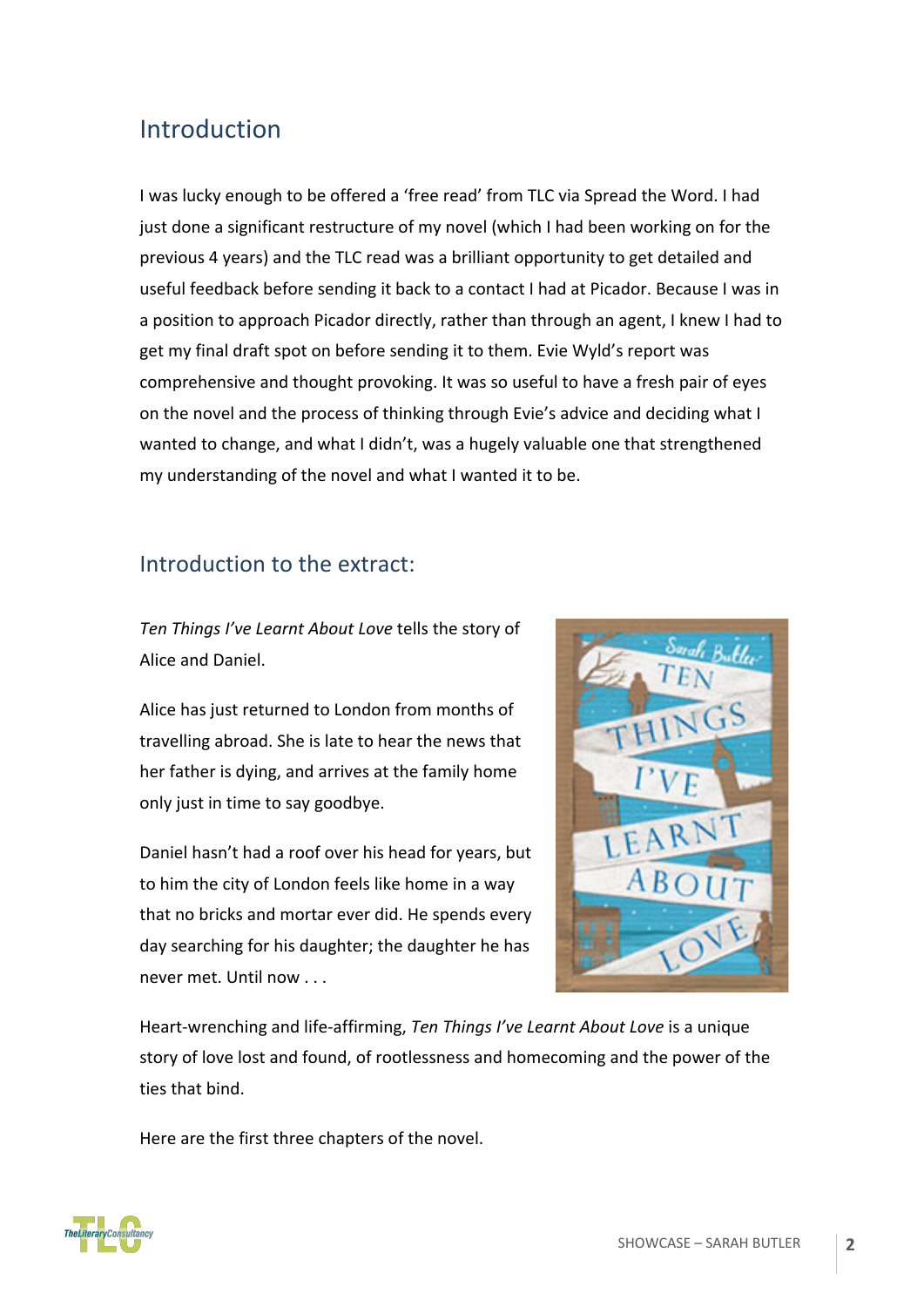## **Extract from Ten Things I've Learnt About Love**

#### **by Sarah Butler**

#### Ten things I will say to my father

1. I met a man in Singapore who smelt like you – cigarette smoke and suede.

2. I remember that holiday in Greece – endless ruins, and you having to explain the difference between Doric, Ionic and Corinthian columns again and again.

3. I wish you'd talked about Mama. I wish you'd kept something of hers.

4. I still have the book you bought me for my tenth birthday, when I wanted to be an astronaut – A Tour Through the Solar System.

5. I know you always hoped one of us would be a doctor, like you.

6. I have a recurring dream. I am standing outside your house. There's a party; I can hear people talking and laughing inside. I ring the doorbell, and it takes you forever to answer.

7. It was me who stole the photograph from your study.

8. I used to spy on you – watch you gardening or sitting in your armchair, or at your desk with your back to the door. I always wanted you to turn around and see me.

9. I'm sorry I haven't been about much.

10. Please, don't-

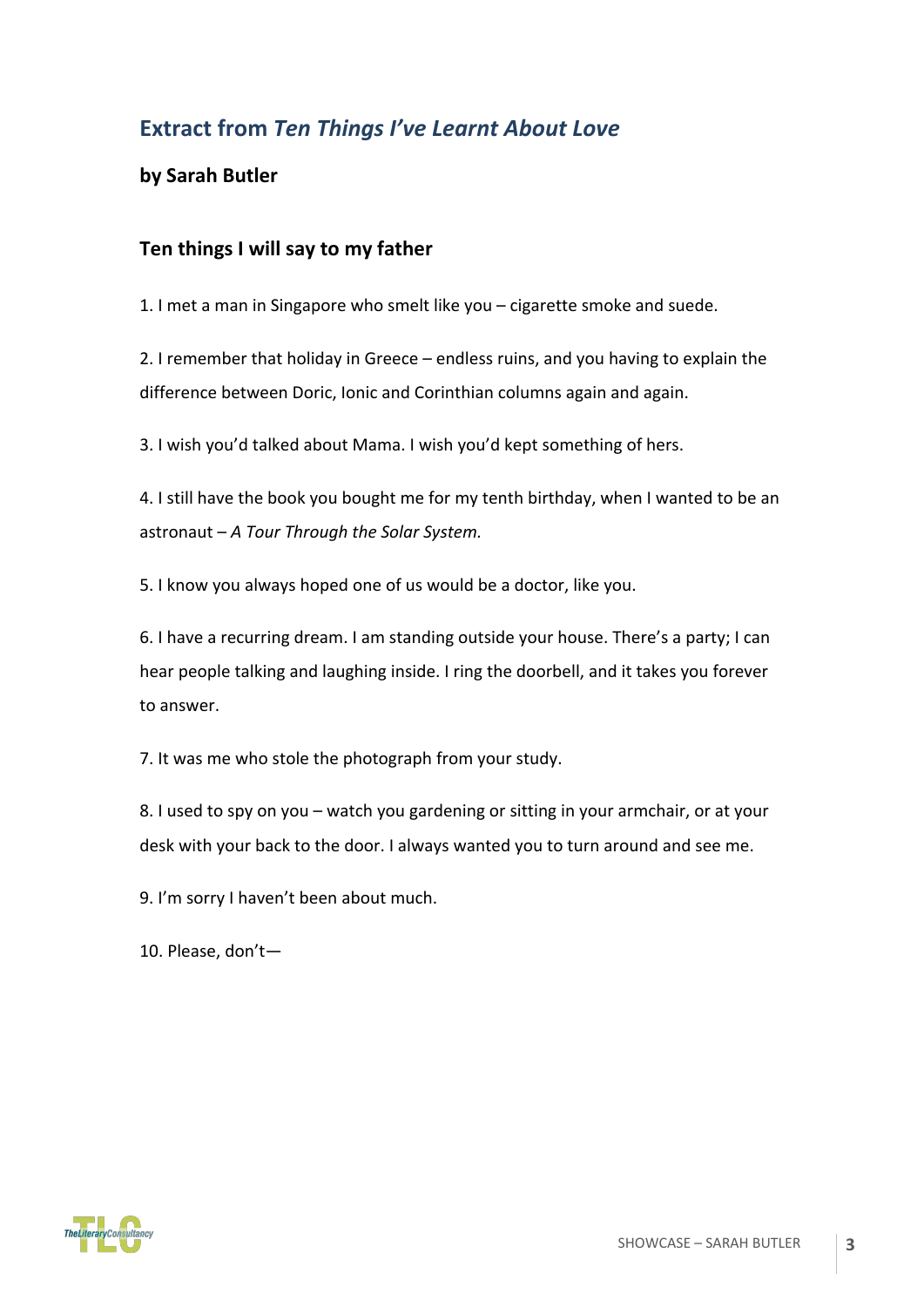My father lives on his own in a haughty terraced house near Hampstead Heath. The houses round there are smug and fat, their tiled drives like long expensive tongues, their garden walls just high enough to stop people from seeing in. It's all bay windows and heavy curtains, clematis and wisteria.

I queue for a taxi outside Arrivals and smoke three cigarettes while I wait. When it's finally my turn, I duck into the car and find myself dizzy and sick with the nicotine. The driver plays Mozart's Requiem. I want to ask her to turn it off, but I can't think how to explain, so I stretch my legs into the space where my rucksack should be, rest my head against the door frame, and close my eyes. I try to remember the exact colour of my bag: it's a sort of dirty navy blue  $-$  I've been carrying it around for years; I should know what colour it is. Inside there are jeans, shorts, vest-tops, a waterproof coat. Ten packets of Russian cigarettes. A pair of embroidered slippers for Tilly. Mascara. A lipgloss that's nearly finished. An almost perfectly spherical stone, which I'd picked up to give to Kal, and then cursed myself for crying. An unused Rough Guide to India. A head-torch. A photograph of all of us, including my mother, from before I can remember: that's the only thing I'd be sorry to lose.

We arrive too soon. I pay the driver and step out onto the pavement. As she pulls away from the kerb I want to hold out a hand and say, stop, I've changed my mind, let's go somewhere else, anywhere else, and then sit in the back seat again with time on hold, and watch London through the window.

There are eleven steps up to my father's house. At the bottom, two sickly-looking trees stand in chubby blue-glazed pots. A huge bay tree obscures most of the front window, but still I look for him, sitting on the sofa, a cigarette curling itself into ash in one hand. He's not there. My stomach aches; my mouth tastes of sawdust and sleep. I pull a leaf from one of the trees in the pots  $-$  freckled a pale yellow-green  $-$  and tear along the length of its spine.

My father's front door is painted a dark red-brown, like blood that's been left to dry. Two tall panes of wrinkled glass – bordered by delicate green  $ivy$  – reveal nothing

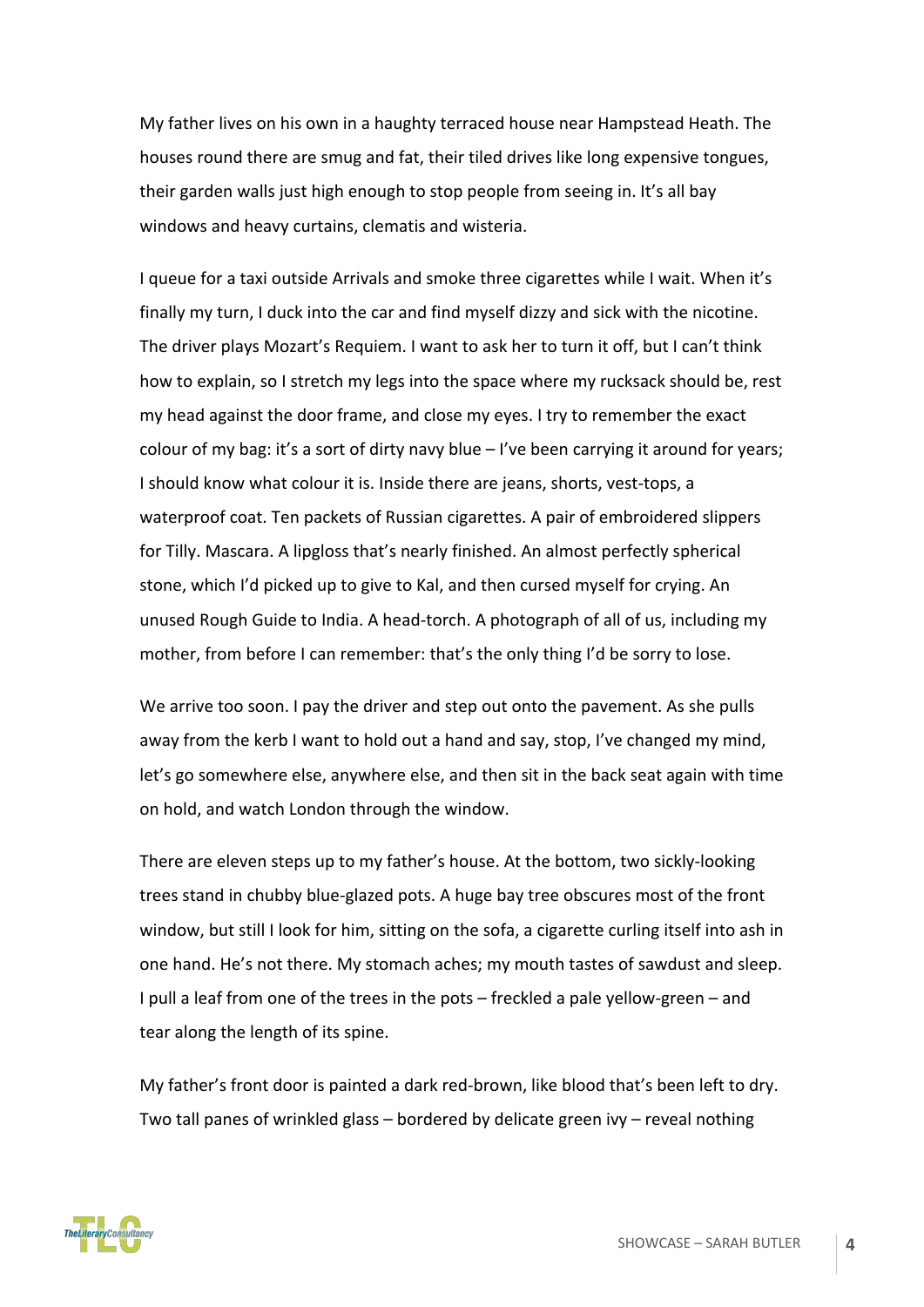much of what's inside.

When I was thirteen he sent me to school in Dorset. I remember coming home after the first term. He'd had to work, so Tilly picked me up, her fingers nervous at the wheel, her crisp new driving licence stowed in the glove compartment. I stood on the top step, looking at the same brass doorbell I am looking at now, while Tilly scrabbled about for her keys. I thought how the door didn't look like our front door, and pressed the bell to see what it sounded like from the outside.

I take a cigarette from my pocket, even though there's no time to waste. The lighter scratches at my thumb. I inhale too quickly, and cough  $-$  a thin, smoker's cough  $-$  my hand against my chest.

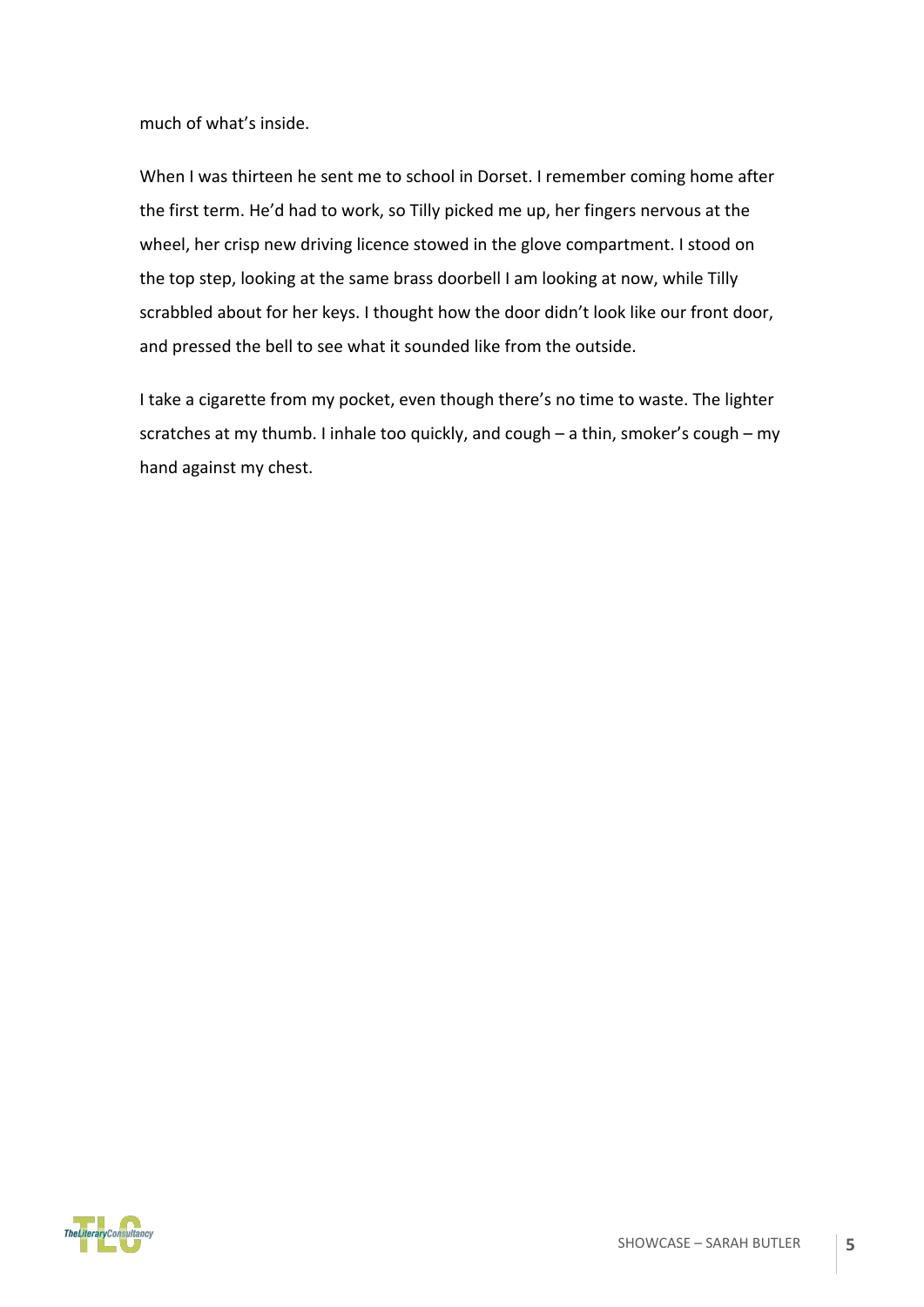### Ten ways other people might describe me

- 1. Tramp.
- 2. Bum.
- 3. Homeless.
- 4. Down on my luck.
- 5. Rough sleeper.
- 6. Dispossessed.
- 7. Scum.
- 8. Marginalised.
- 9. Misunderstood.
- 10. Lost.

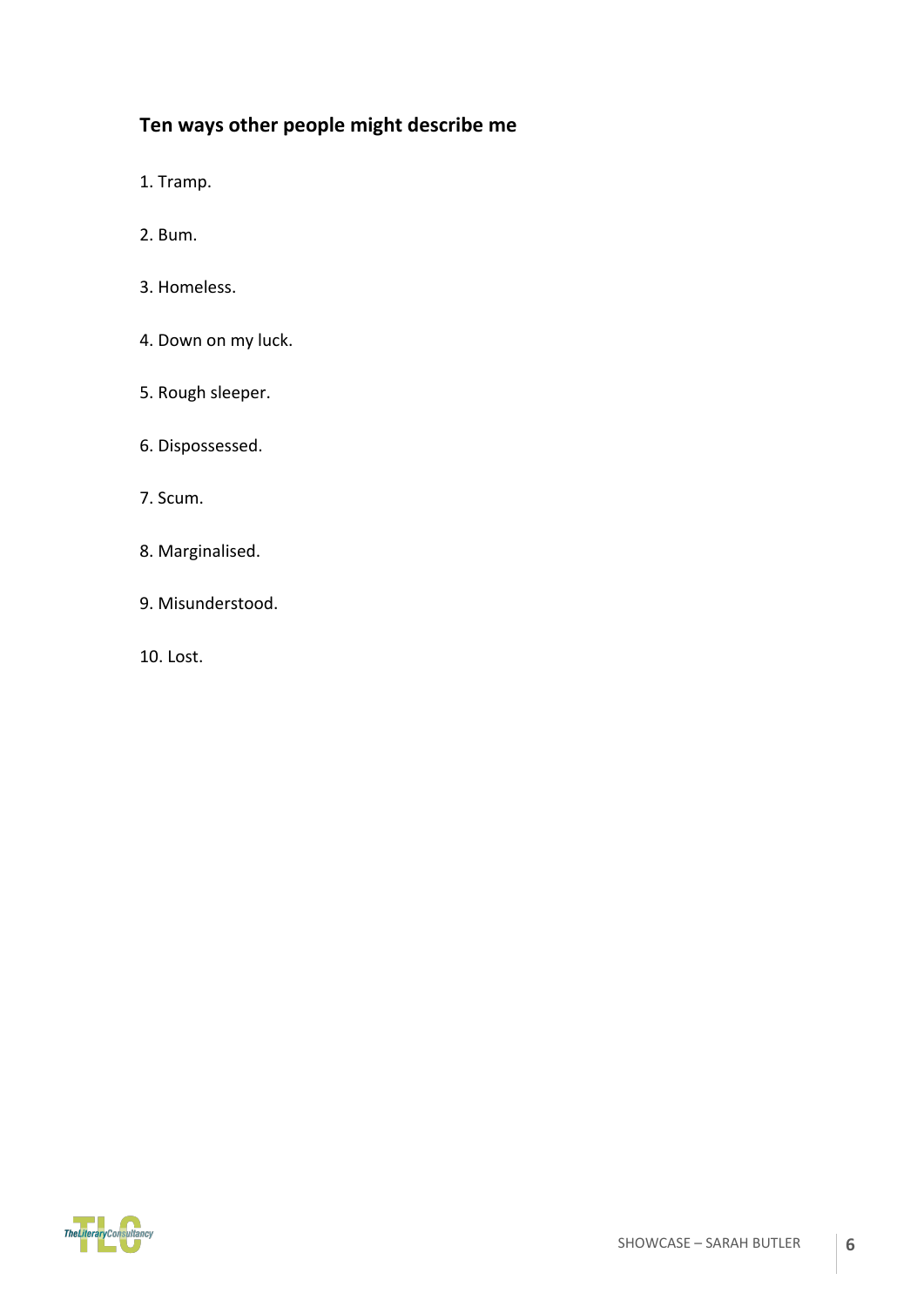I'm an old man with a dodgy heart, there's no two ways about it. And the truth is I'm more at home here  $-$  at the edge of the river, where's there's mud and mess  $-$  than in fancy squares like that one by the Tube, with its flashy screens and security guards.

I move around. It's as close as I get to any kind of a strategy. Each place, I imagine you. I don't have much to go on, though there are things I can guess - hair colour, height, age. And I know your name; I could call to you and watch you turn. We'd stand here and let the cyclists hurry by, listen to the barges knock together like bells, and we'd talk.

Last week, when I thought I was dying, all I could focus on was you. It's not easy to focus on anything when you feel like there's a grown man sitting on your ribcage, but you pulled me through  $-$  you always have.

It happened upstream from here, on the Embankment, opposite the Houses of Parliament: the bit by the hospital, with the high wall, where the ends of the benches are carved into birds' faces, sat up on piles of bricks so you can see across the river. I was walking west, with a vague plan to go as far as Albert Bridge, find a place for the night in a quiet Chelsea corner. The police are tricky there, but if you tuck yourself away, sometimes they'll leave you be. I was just walking. The doctor said emotional upset can bring it on, but I'm not sure I was upset that day, not particularly. 

I stood against the wall and held both hands to my chest, tears in my eyes like I was a kid, not a man approaching sixty who can survive on the street. I hope if you'd been there, you'd have stopped and asked if I was OK, but you weren't, and anyway I'm used to people paying no attention. I stood and looked at the river, and I thought about you, and how for all I know you're dead already. The world's full of danger, after all. Car crashes. Knives. Blood clots. Cancer. I carried on looking at the river, thinking about what could have been, and scared I was going to drop dead any minute. I suppose it's not surprising that I lost it; I don't mean screaming and

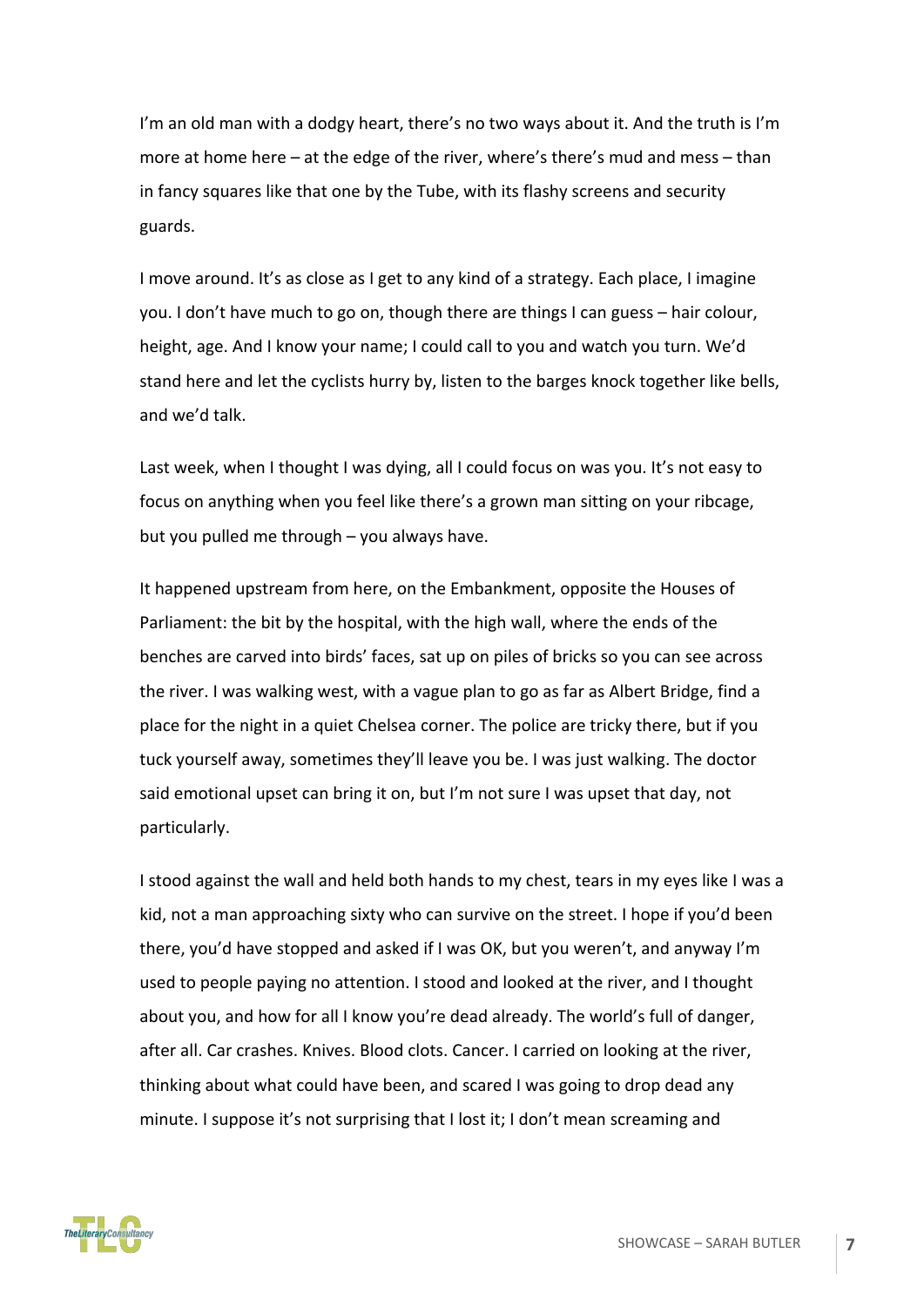shouting – that's not my way, and in any case when you live like I do it's what they call circumspect to keep your head down. No, I just blubbed like a baby.

Don't get me wrong, I'm not always like this. I like a drink and a banter. I like lying on the pavement and looking up at the stars. It's just that I thought I was having a heart attack; I thought I was going to die without finding you.

I thought about her too, with her scarlet name. We went away once  $-$  a weekend in Brighton – snatched time; perfect. We ate ice cream, and fish and chips. We – it feels wrong to say this to you – but we made love in a run-down hotel with a view of the sea. 

I'm lying when I say it was perfect. It was grey and dreary. I let myself get angry: hard words in a borrowed room. That way her eyes would click shut and her lips would harden. I suppose it was difficult for her too.

Once I've fallen in love, I find it almost impossible to get out; I've learnt that about myself. It doesn't make for an easy life.

\*\*\*

I'm not one for doctors, but after all that, on the Embankment, I made myself go. The surgery smelt of new carpets – sweet and sharp. I sat next to a woman in her forties and she stood up and moved to the other side of the room. I try not to let things like that bother me. I picked up a pile of newspapers and started to look for you. Nothing.

The doctor's name was the colour of sun-warmed sandstone. She had kind eyes, and her hands, when she touched me, were soft and cool. It's natural to be upset, she said, it's frightening; the first time, everyone thinks they're going to die. I cried again, there in her tiny room with the bed with a paper sheet stretched across it. She

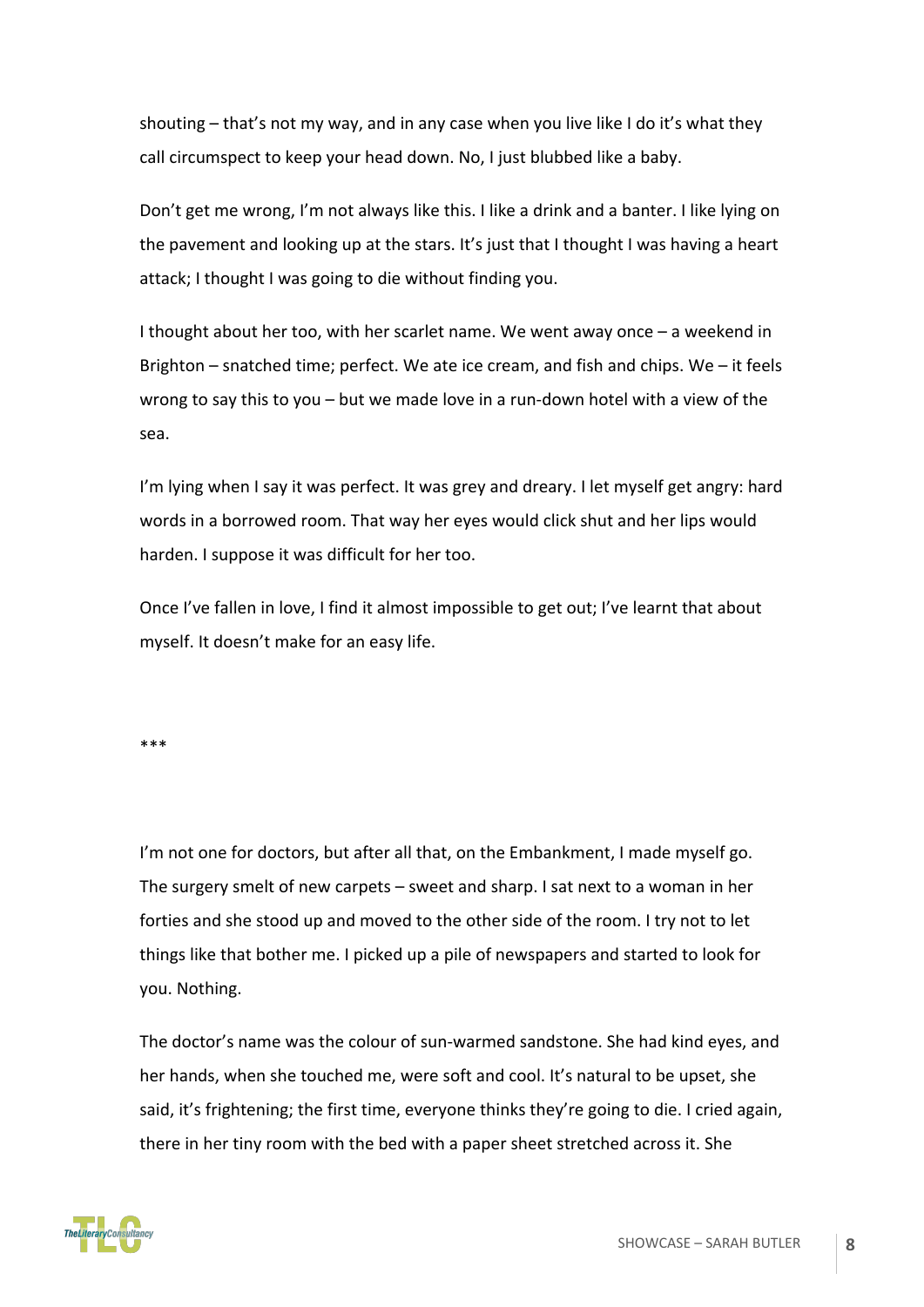smiled, and gave me a tissue. It was as much her touch as the business with my heart, or the woman in the waiting room, that got me, and I suspect she knew it. She asked me all the questions doctors ask of a man like me, which, I find, are never the questions that matter.

She gave it a name: angina, ice-cold blue, beginning and end. She showed me a tiny red bottle and told me it would help  $-$  a quick spray underneath my tongue and I wouldn't be left pressed against a wall, clutching my chest. I took the prescription and left. And I carried on doing what I've been doing for years. I have written your name more times than I can remember. Always, at the beginning, I write your name.

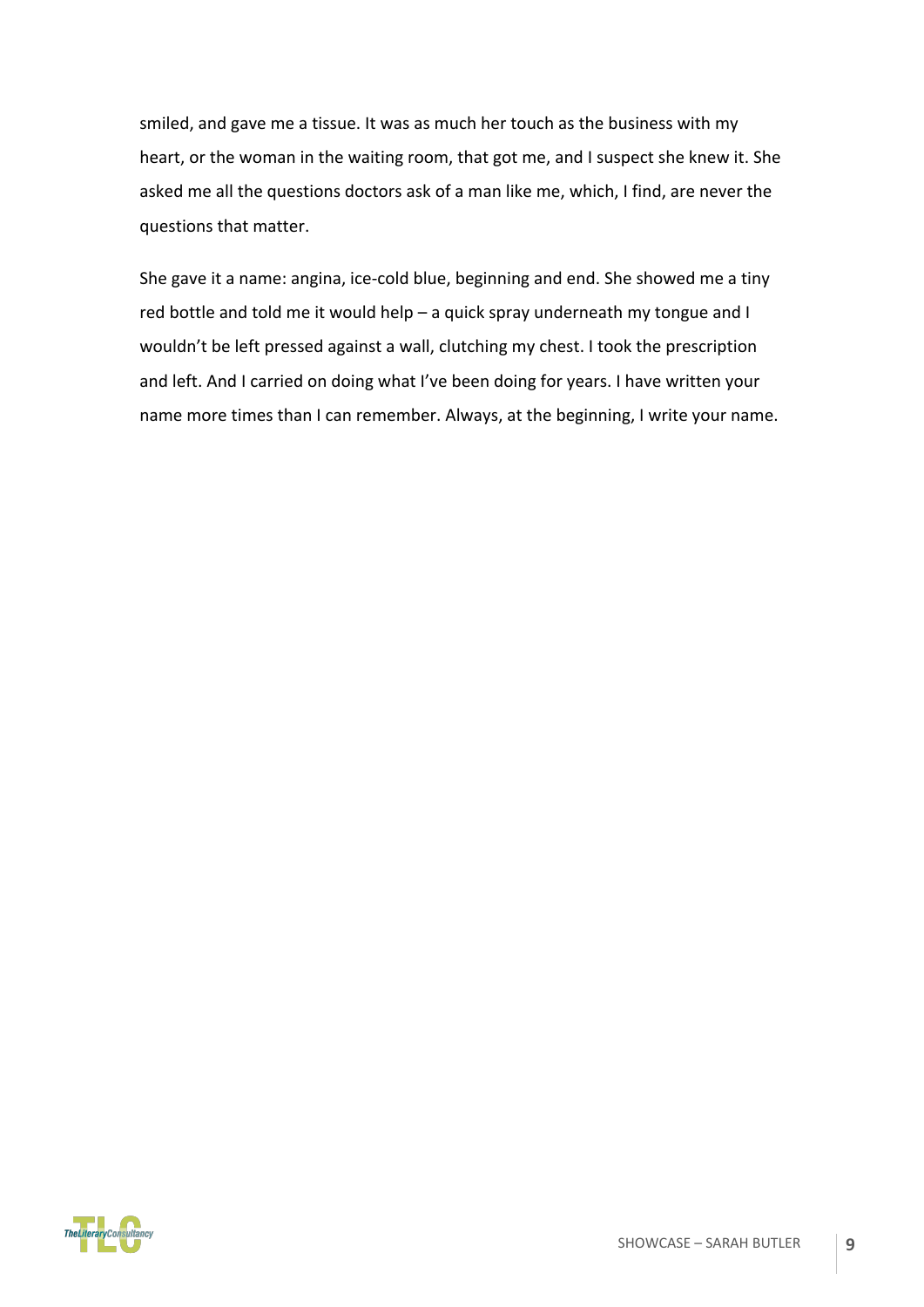#### **Ten things I know about my mother**

1. Her name was Julianne – pronounced like she was French, except she wasn't.

2. She was beautiful (I found a photograph in my father's study, of the two of them and the three of us. I'm holding her hand and gazing up at her. I took it when I went away to school and he never mentioned it. It is in my rucksack, which is lost).

3. I have the same colour hair she had.

4. My father loved her  $-$  he's never found anyone else.

5. She didn't always think before she acted. I know this because when I was fourteen I climbed a tree on Hampstead Heath wearing flimsy shoes with no grip. I went too high, fell, and broke my leg. On the way to hospital, Dad said, 'You're just like your mother, Alice. Can you not stop and think for five minutes about what might happen?'

6. After she died, Dad packed everything that had anything to do with her, including the turquoise and gold cushions Tilly and Cee loved so much, into big black bin bags and drove off with them in his car. He didn't bring them back.

7. In summer she got freckles on her cheeks and shoulders, the same way I do (my father told me this, and then blushed, which I'd never seen him do before. I didn't know what to say).

8. She and Dad argued a lot (according to Cee; Tilly says she can't remember, but she's always been one to sit on the fence).

9. She was driving a Citroën GSA. She'd had her licence for five months and twentyone days. The verdict was accidental death, which sounds too much like incidental for my liking.

10. If it wasn't for me she wouldn't have been driving at all.

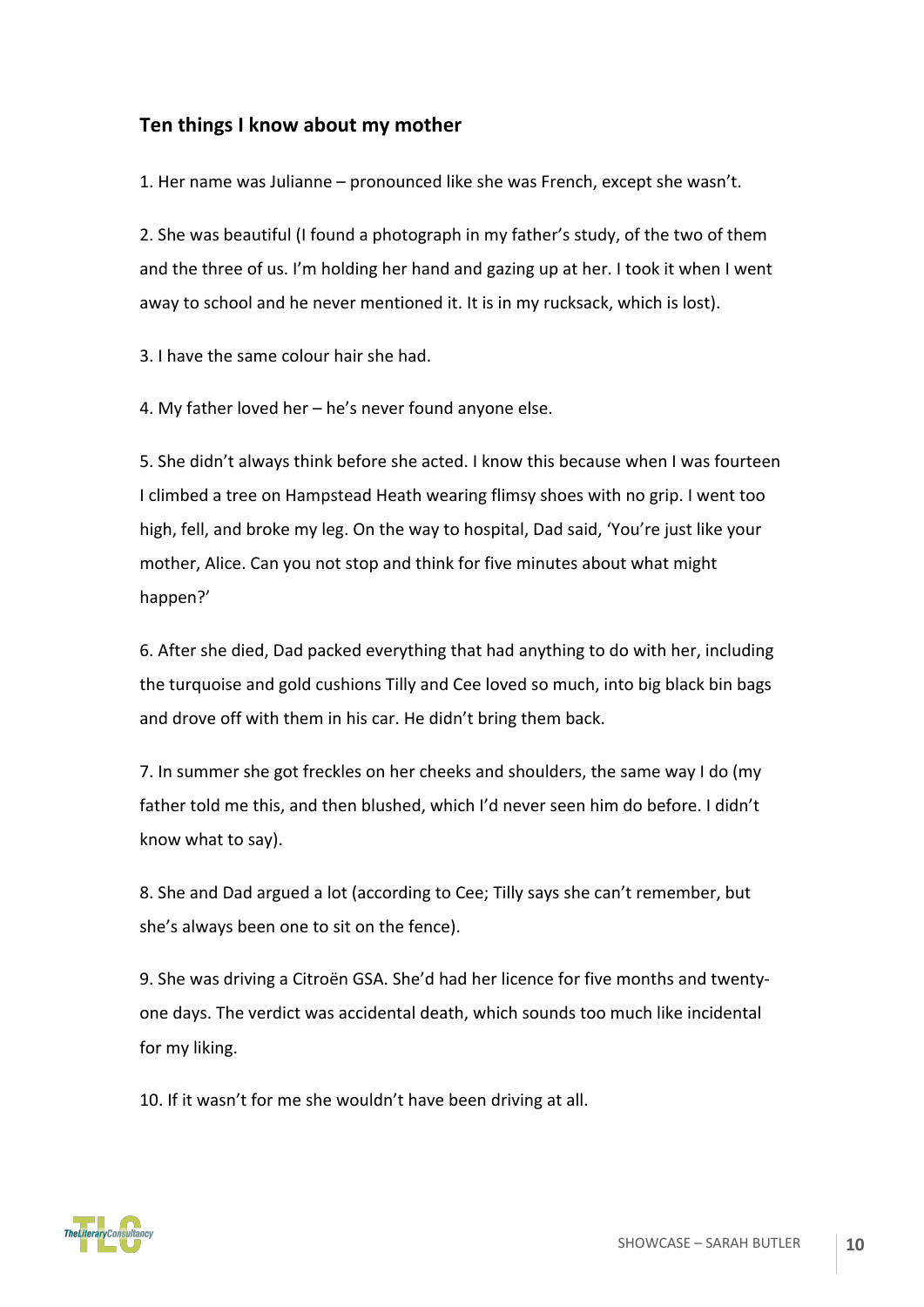The cancer is in my father's pancreas. Cee told me over the phone  $-$  me standing in the hostel reception in Ulan Bator, her in Dad's hallway, the line full of static. I'm still not even sure what a pancreas is, though I'd never admit that to Cee.

Cee thinks I'm a lost cause. You're wasting your talents, she tells me, flying off to the other side of the world at the drop of a hat. Time will catch up with you, she tells me - by which she means I should get on and have kids before my ovaries dry up. You did the right thing with Kal, but you need to start thinking about settling down, she says. Dust settles, sediment settles - but I don't say that. What was wrong with Kal anyway, I ask. She just sighs, the way she always does, the way that makes me feel five again.

I stub out my cigarette and ring the doorbell. It's Tilly who answers, and I'm thankful for it. She's wearing tapered jeans, and a voluminous orange T-shirt. Her face is tired and pale. The hall stretches in black and white chessboard squares behind her, and I remember the two of us chalking hopscotch marks, laughing at the chill of the tiles on the soles of our feet.

'Alice.' Tilly opens her arms. She is marshmallow soft. I lean my forehead, for a moment, against her chest, and smell the soft, summery smell of her perfume. Cee is coming down the stairs. Neat white slip-ons, black linen trousers, and a sleeveless turquoise shirt. Her hair looks recently cropped - dyed a chemical shade of red. She has our father's eyes, a deep brown the colour of garden compost. I'm told I have my mother's.

I won't cry. I step away from Tilly. Cee stands with an empty water glass in one hand, her skin puffed red beneath her make-up.

'You should have called,' Tilly says. 'I'd have picked you up. I've got the car here, and it's miserable sitting in a taxi getting your ear chewed off.'

'It's fine,' I say. We stand, awkward, silent. I glance towards the stairs.

He's sleeping,' Cee says, and I feel a familiar flare of anger. We are all too close

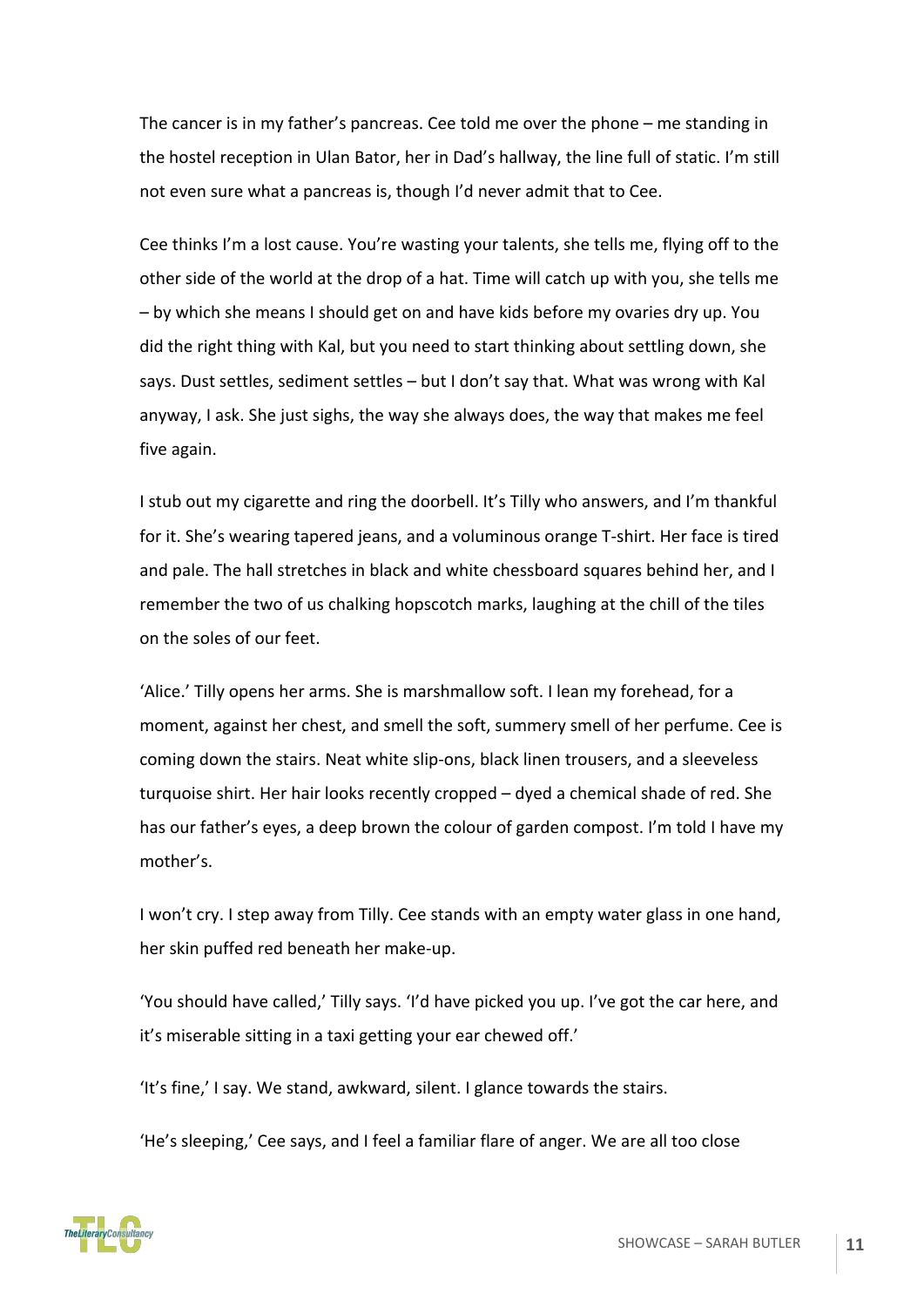together. It's not a narrow hallway, but I am finding it difficult to breathe.

'How was your flight?' Tilly asks. 'I looked it up – four thousand, three hundred miles. Isn't that amazing?'

The thing I loved more than anything about Mongolia was the horizon  $-$  wider than I've ever seen; endless land and endless sky. I push the front door closed. I'd forgotten how it sticks.

'You've got to-' Cee starts.

'I know.' I pull it towards me, shove the handle upwards and slam it shut.

Cee looks at my bag  $-$  a small black day-pack  $-$  and then looks behind me. 'Is that all you have?'

I picture the baggage hall – fluorescent lights, rows of trolleys, the scratched black rubber of the conveyor belt. I had stood and waited for my rucksack to appear. People snatched up their bags and scurried away. I waited until there were only four things left, circling: two hard cases, a long package wrapped in newspaper and packing tape, and a pink holdall with fraying straps. I waited until the screen flashed up a different flight number and city and a new group of people clustered round. A new consignment of bags began to appear. I thought about just picking one and walking away with it, but didn't.

'I'll go up,' I say, and walk past them, keeping close to the wall so our bodies won't meet.

'Alice, he's asleep.' Cee puts her hand on my arm.

'I'll stick the kettle on – we can have a cup of tea.' Tilly's fingers fuss at the hem of her T-shirt.

I step out of Cee's grasp. 'I won't wake him.'

I am four steps up now. The stairs are painted white, the red carpet running along

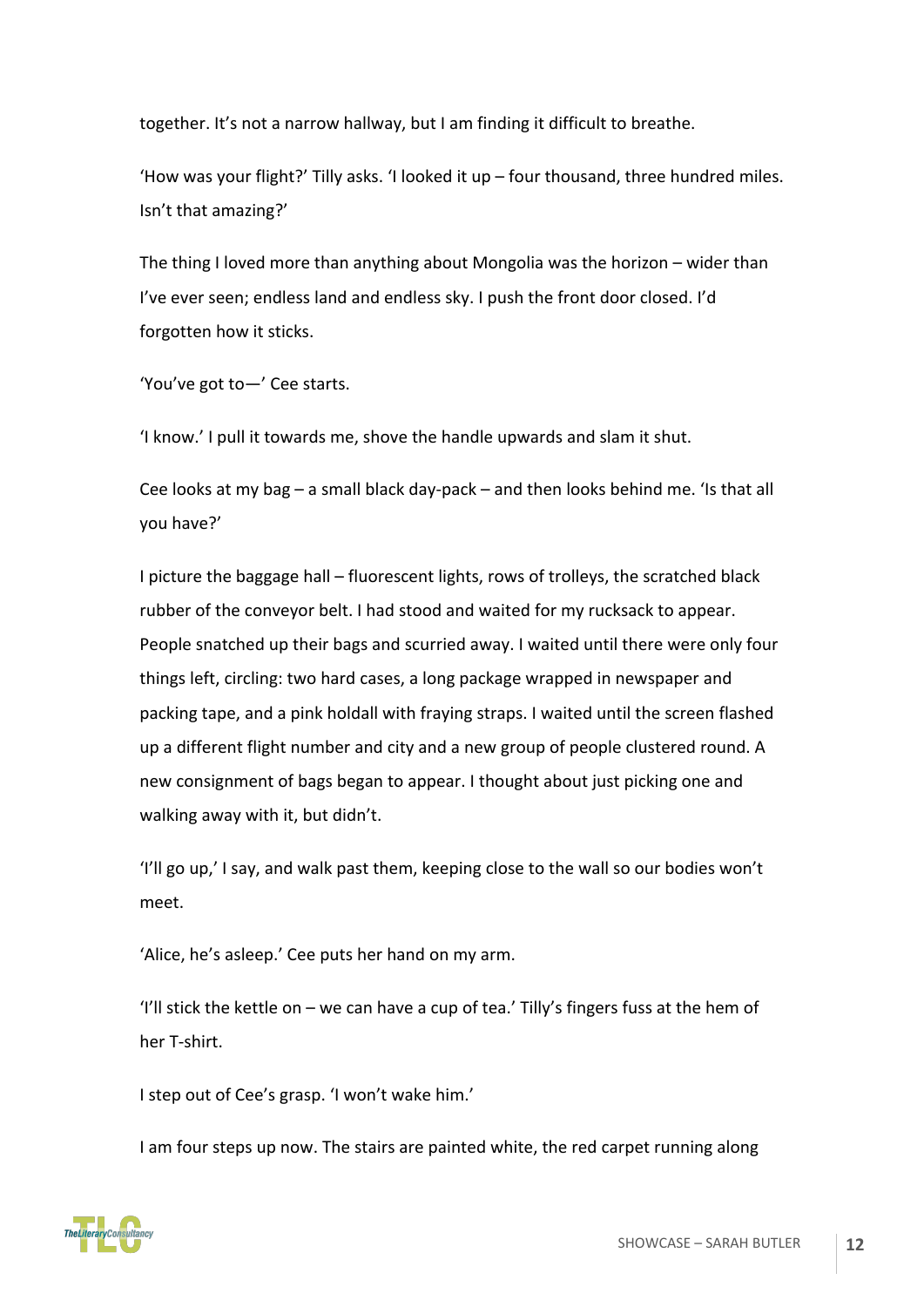the middle pinned down by thin brass rods. Kal joked about it, the first time he came here – an interminable Sunday lunch. I feel important every time I go up to the bathroom, he said, and I laughed, because I'd never thought about it like that before. I wish he was standing next to me, holding my arm. I still have his number in my phone. Sometimes I just sit and look at it.

'Alice.' It's Tilly's voice. Her face is scrunched into a frown. 'Just-' She squeezes her hands together. 'Just be prepared, honey.'

\*\*\*

My father's room is at the front of the house, on the first floor. It has two tall windows which look out onto the street, over the top of the red brick wall opposite and into the courtyard behind. I open the door as quietly as I can, and step inside. The thick green curtains have been pulled shut against the day, and the floor lamp by the sofa casts a warm yellow circle onto the carpet. I don't want to look at the bed. I stare instead at the wardrobe: the miniature triangles of paler wood inlaid around its edges, the oval mirror, the dull metal hinges. I look up at the ugly ceiling rose and its pauper's chandelier, six fake candles resting in dusty holders.

Cee once told me that before I was born, in the other house, her and Tilly were allowed into our parents' room on Saturday mornings. They used to sneak in between Dad and Mama and demand to be told stories. After the stories, if he wasn't working, our father would get up, put his dressing gown on over his blue pyjamas and go downstairs. Tilly and Cee would roll about in the warm space he left behind, waiting for his footsteps on the stairs and the clatter of a tray. Saturday morning stories and breakfast stopped once they moved here and I came along. When I asked why, Cee just pursed her lips and shrugged, as though somehow it was my fault.

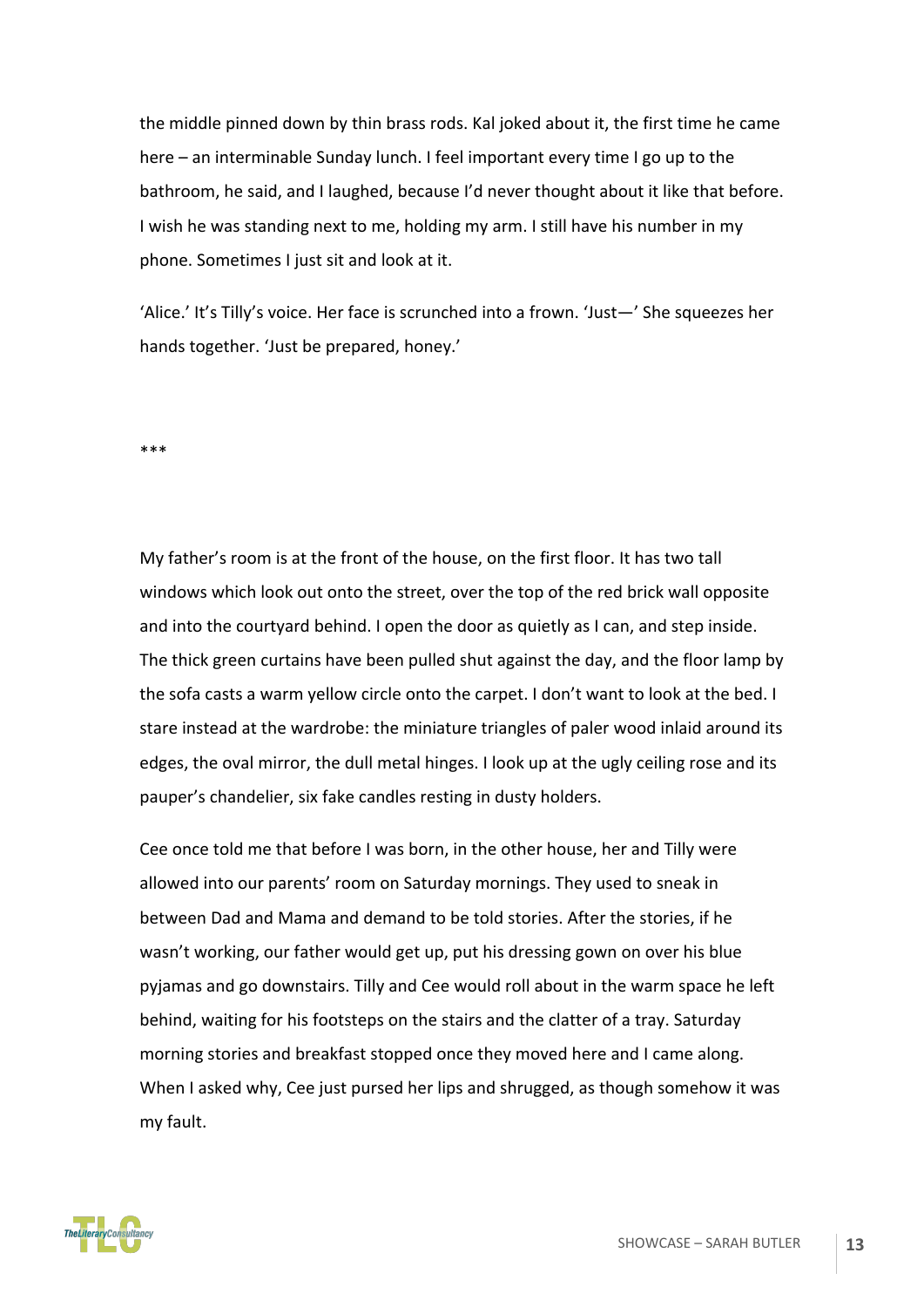The room smells of skin and sweat. It's too hot. I rest my hands on the sofa back, and I listen: a gentle tick from the water pipes; a bird chirruping to its mate outside; the sound of my father, breathing.

The last time I saw him was a couple of days before I flew to Moscow. We had dinner at a new Spanish place in South End Green. Tapas; a rich red wine. There's a recession coming, Alice, he said, I'm not sure it's the best time to abandon your job. It's just temping, I said, and I've got savings. I need to get out of here. You always need to get out of here, he said, why is that? I told him about Kal, but that didn't explain all the other times. I'm trying to think now if he'd looked pale, or thin, if he'd seemed ill, or worried. I don't remember.

The man in the bed does not look like my father.

My father has a strong face, a square jaw, thick bushy eyebrows. He is a big man: tall, not fat, but bulky. His shoulders are broad, his chest solid. When he hugs you  $$ which isn't often, but isn't never  $-$  you can feel the strength in his arms. This man is too small to be my father.

On the floor to the right of the bed is a slim white-and-blue box. A thin tube runs from the box, underneath the sheet that covers the man in the bed. A second tube ends in one of those plastic bags you see in hospitals, half full of yellow liquid.

The man in the bed is breathing like an old person. His face is gaunt, the skin tight against the shape of a skull I don't recognise. There's a chair at the left-hand side of the bed. Someone must have brought it up from the dining room. It looks wrong in here, with its high slatted back and narrow cushioned seat. The dining room, too, must look out of sync, one man down.

As I lower myself onto the chair it creaks loudly. I hold myself still. He doesn't wake up. I want to touch his hand, but it's underneath the sheet, and so I sit and look at my own fingers  $-$  stacks of silver rings, nails bitten to the quick.

'I just got in,' I say. My voice sounds thin, off balance. 'From Mongolia. I just got in

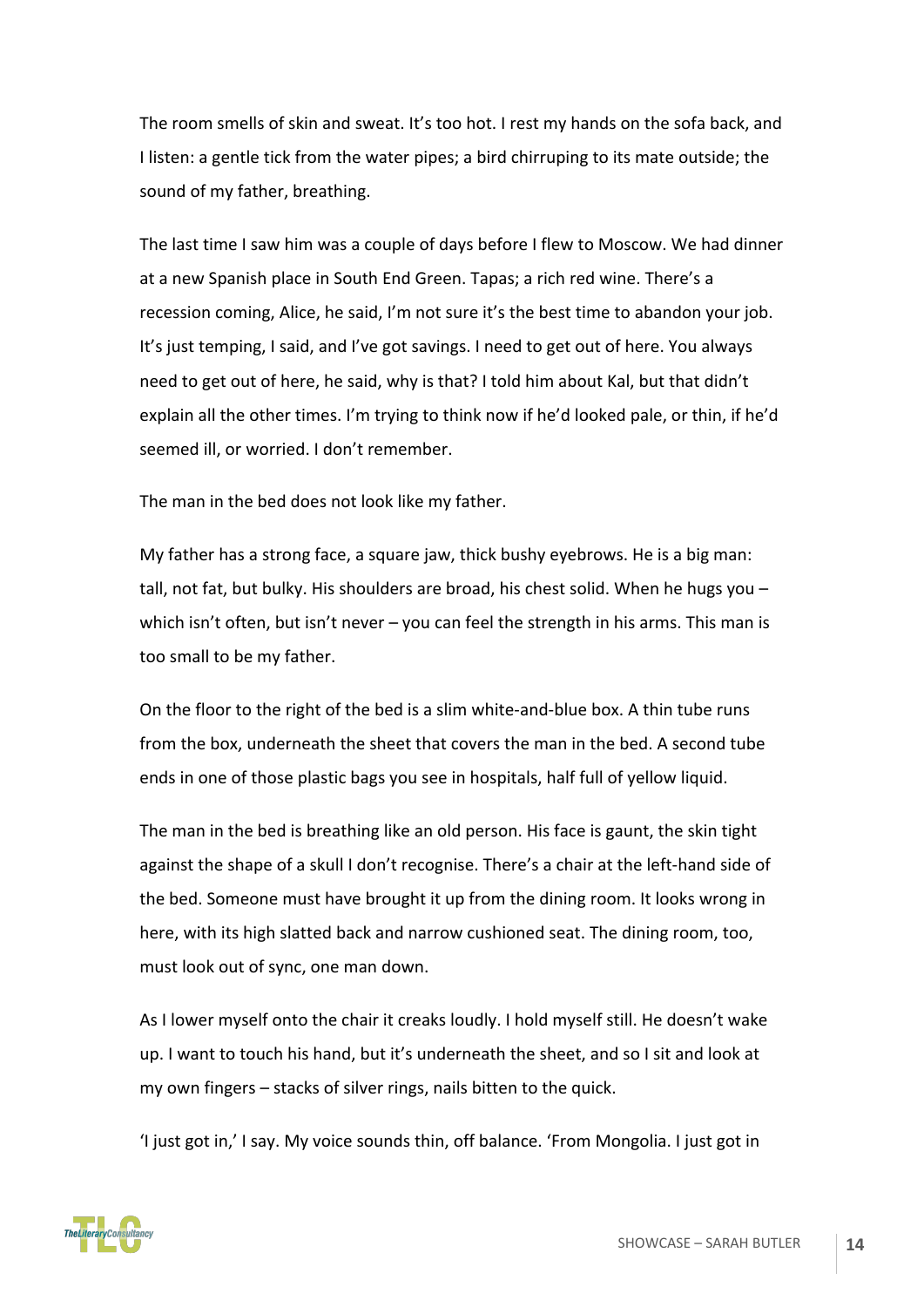now.' I feel a sudden sweep of fatigue. 'I'm not even sure what day it is.' I laugh, but it sounds wrong, and so I stop. 'I came as quick as I could, I didn't have mobile reception for a week – more than that.' His hair is roughed up against his pillow; his lips are dry and cracked. I can feel the breath high and shallow in my chest. I want to cry. I want to lie down on the floor and close my eyes. I want to run away.

'I came as soon as I got the messages.'

I remember sitting in the back of a jeep in Mongolia, with a couple from Sweden and a guy from Palestine, my mobile phone useless and forgotten at the bottom of my rucksack, the road  $-$  it was hardly a road  $-$  jolting us back and forth, and all around us: nothing. Just miles and miles of nothing. The joy of it.

'It's so gloomy in here, Dad. Don't you think it's gloomy?' I stand up and pull the curtains apart. It has started to rain, thin lines of water on the other side of the glass. 'I see England's having another great summer, then,' I say.

'Alice?'

I spin around. 'Dad?' I stay where I am, one hand on the edge of the curtain. I wish I hadn't opened them. The light picks out the shape of his face, casts deep shadows where the skin caves in. His skin is the wrong colour  $-$  too much yellow. 'Dad. How are—'

'Terrible.' He sounds like he's got a cold – phlegmy and hoarse.

'My phone didn't have reception,' I say. He coughs and I see his face tense with pain.

'What can I do? What can I get you?'

He moves his head to the left.

'This?' I walk to the bedside table and pick up a wooden stick with a pink cube on the end.

'Dip it  $-$  in the glass,' he says.

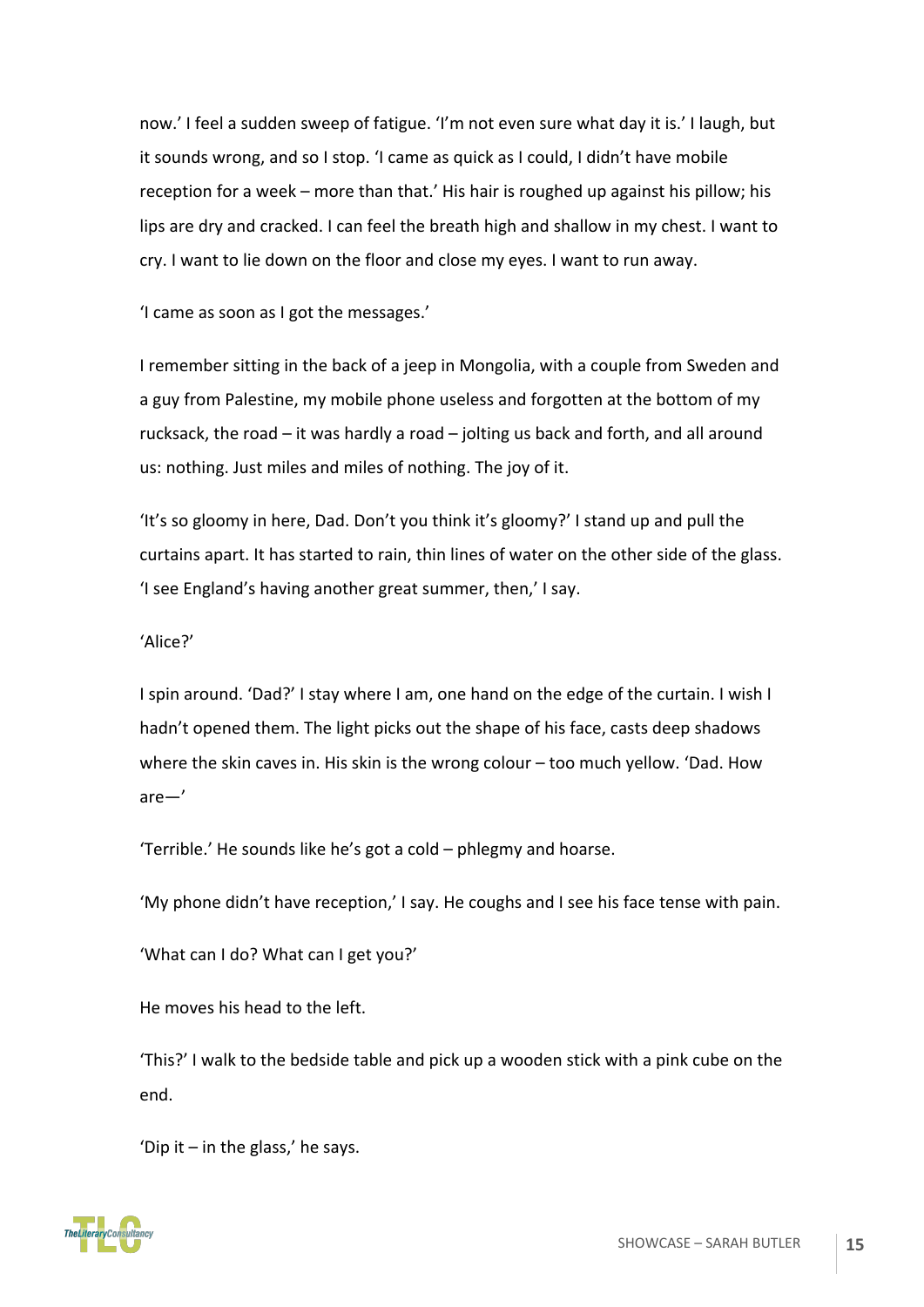The glass holds a shallow layer of pink liquid. I dip in the cube and hand it to my father. He dabs the sponge to his mouth. I can see every bone underneath his skin. Maybe we did learn about the pancreas at school. I have a feeling it's a dark, purply red, that it tapers to a point at one end. I can't remember what it does.

'I'm sorry – to ruin – your holiday,' he says. He takes shallow, rattling breaths every few words. The pink sponge falls onto the sheet and spreads a wet stain across the cotton. I pick it up and put it back onto the bedside table.

'It wasn't  $a$  –' I stop myself, sit back on the dining chair and wrap one leg over the other. I don't know what to do with my hands, so I shove them underneath my thighs. The edges of my rings dig into the backs of my legs. 'Do you know, in Mongolia, no one owns the land? There are no fences,' I say.

'Did that man  $-$  go with you?'

'Kal?'

'The Indian  $-$  chap.'

He's British. I told you, Dad, we split up. I told you that.' I stand and walk to the window, lean my head against the glass. It's cold on my skin. I imagine sitting with Kal outside a yurt, watching the sun turn the earth a rich orange-pink. 'There were eagles too,' I say. 'Massive eagles just by the side of the road – when there was a road. They had these huge claws. They could kill a mouse just by picking it up.'

I hear him shift, and I turn back. He's staring at me. The whites of his eyes are dull yellow.

'You know  $-$  that I love  $-$  you,' he says. 'As much  $-$  as the others.'

I close my fist around a handful of curtain and squeeze hard. It's like there's a weight in my stomach, bigger than my stomach even. I listen to his breath rasp in his throat. The water pipe has stopped ticking.

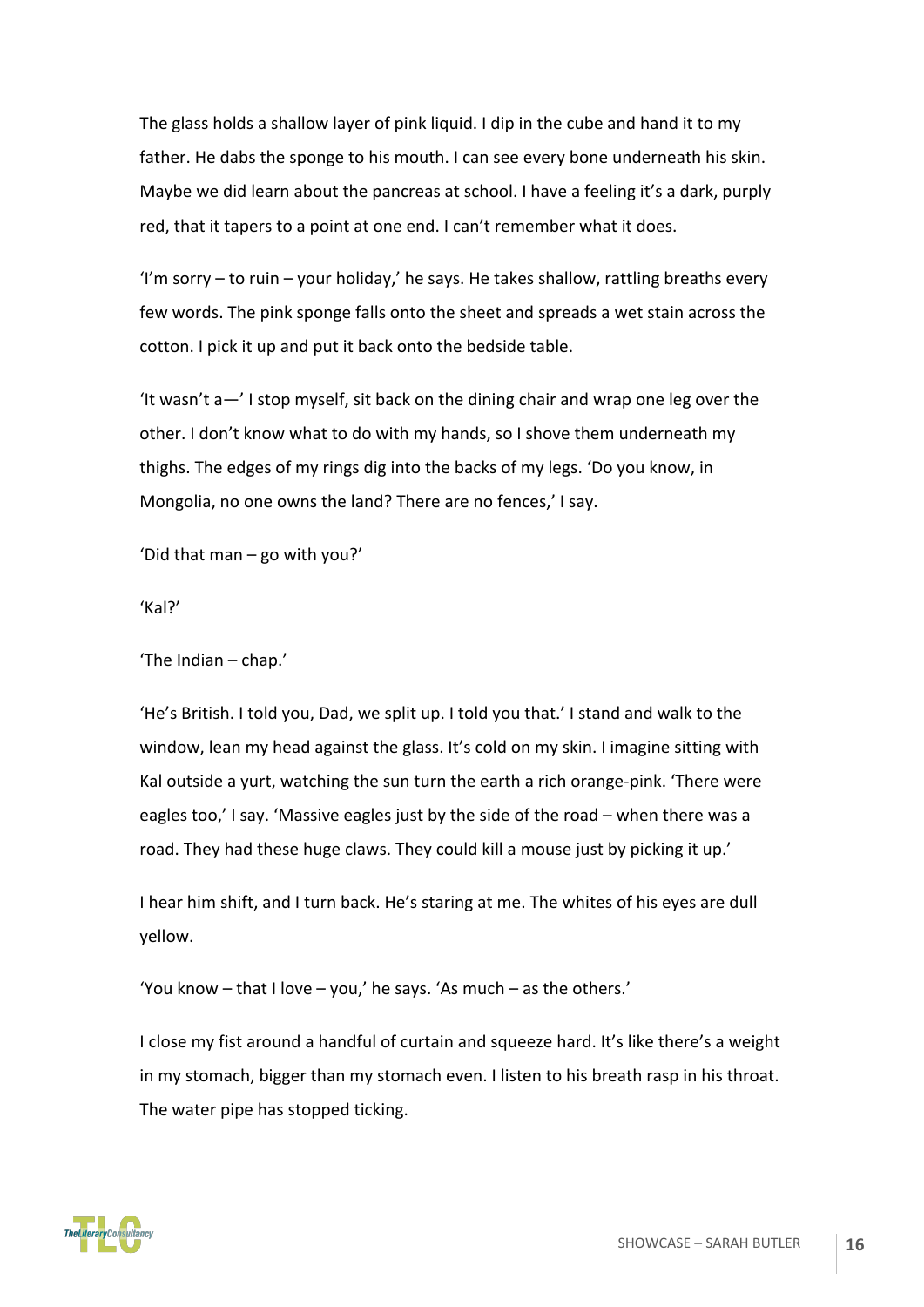'It's important. I always  $-$  told  $-$  your mother  $-$  it was important.'

'What do you mean?'

'For you  $-$  to know, for  $-$  you to know  $-$  that.'

He used to buy me a peppermint mouse from Thorntons every Friday afternoon. I don't know why I remember it now, but I do: the crackle of plastic wrapping, the glee of biting off the nose – dark chocolate and sweet green mint beneath.

Neither of us speak. His eyelids flicker, then close, and his breath pulls in a faint snore. I walk towards the bed and look down at him.

'Please don't,' I whisper. 'Please don't.'

There's a knock on the door. I expect it to be Tilly or Cee, but it's a nurse, a short wide woman wearing blue trousers and a loose blue shirt.

'You're Alice,' she says. 'Mr Tanner's been telling me all about you.'

'He has?'

She bustles past me. 'Sleeping again,' she says. 'Let's be getting this changed, shall we?' I back away from the bed. She picks up the plastic bag and lifts the sheet. 'You've got the curtains open today, Mr Tanner? That's nice, isn't it, a bit of light on the proceedings. And your daughter's here, that is special.'

'What did he say?' I ask.

'He's sleeping now.' She doesn't even lower her voice. I can see my father's body thin beneath cotton pyjamas.

'I mean about me.'

She turns a valve on the bag and starts to pull it away from the tube. I watch the yellow liquid slosh against the sides.

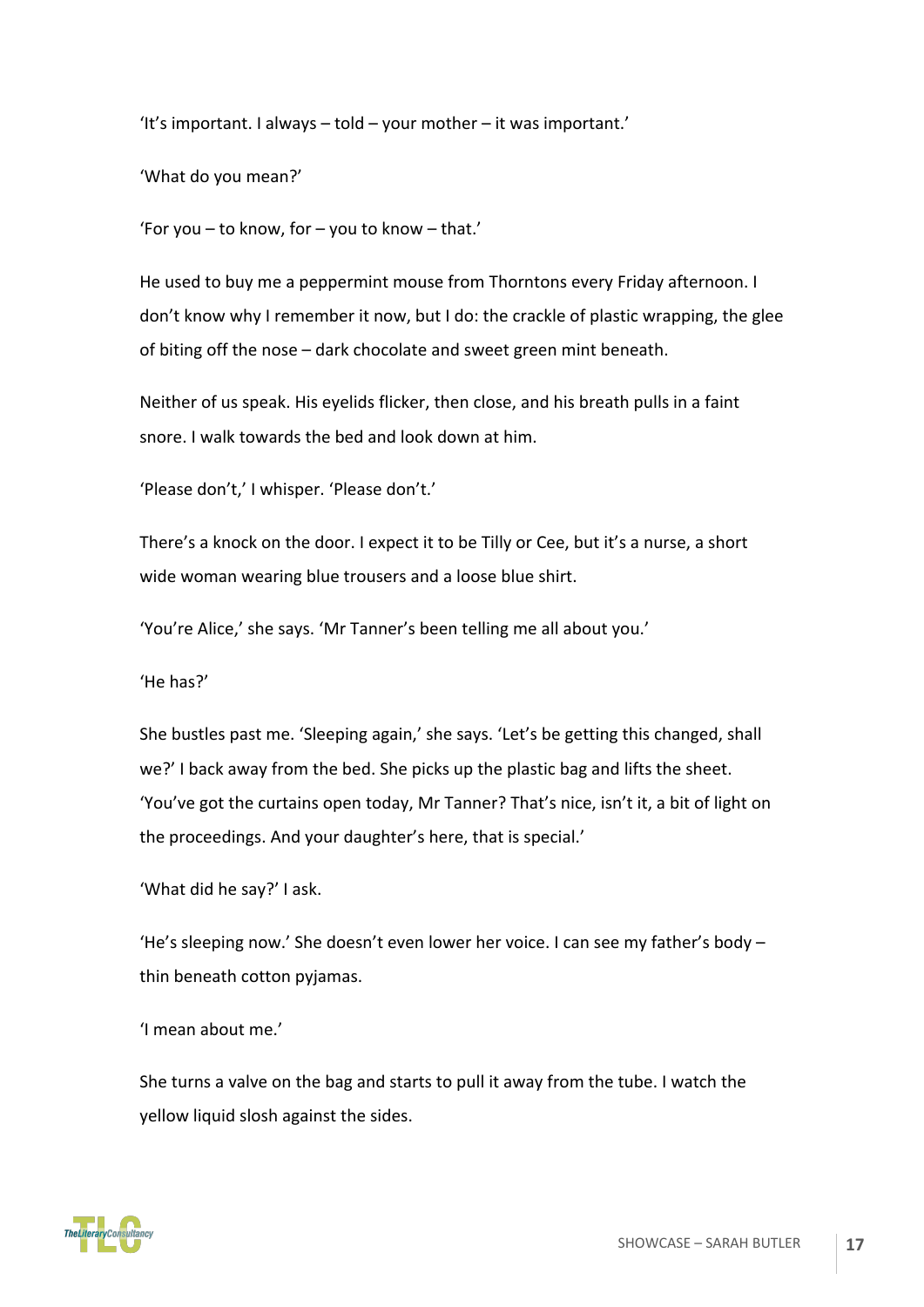'I've got to $-$ ' I wave my arm in the direction of the door.

She doesn't even look up. 'Right you are, dear. It's good you're here, he's been looking forward to it no end.'

I close the door behind me. The corridor smells the same as it always has – wood polish and a hint of wet plaster. I head up the stairs, aiming for the attic, but Tilly intercepts me.

'You met Margaret?' she says.

'The nurse?' 

'She's good.'

'Right.'

'Cee's made some tea.'

Kal used to call Tilly and Cee 'the Terms and Conditions'. How are the Terms and Conditions, he'd say when I got back from any kind of family gathering. Anxious and unreasonable, I'd say, and we'd laugh, every time.

'I'd quite like to $-$ ' I look towards the attic stairs.

'Oh, Alice.' She hugs me, my arms pinned tight to my sides.

'He understands, doesn't he? About my mobile. About not having reception. Tilly? He doesn't think—' I step away from her and stare at the woodchip wall in front of me. It looks dirty and old. 'I just don't want him to think-'

'I made biscuits,' she says. 'The oat ones.' They're Dad's favourite. I imagine him lying in bed, listening to Tilly in the kitchen, the smell of baking drifting up the stairs and into his room.

'Lead the way, Captain.' I touch my fingers to my forehead in a mock salute. Tilly gives me a weak smile, then turns and walks in front of me down the stairs.